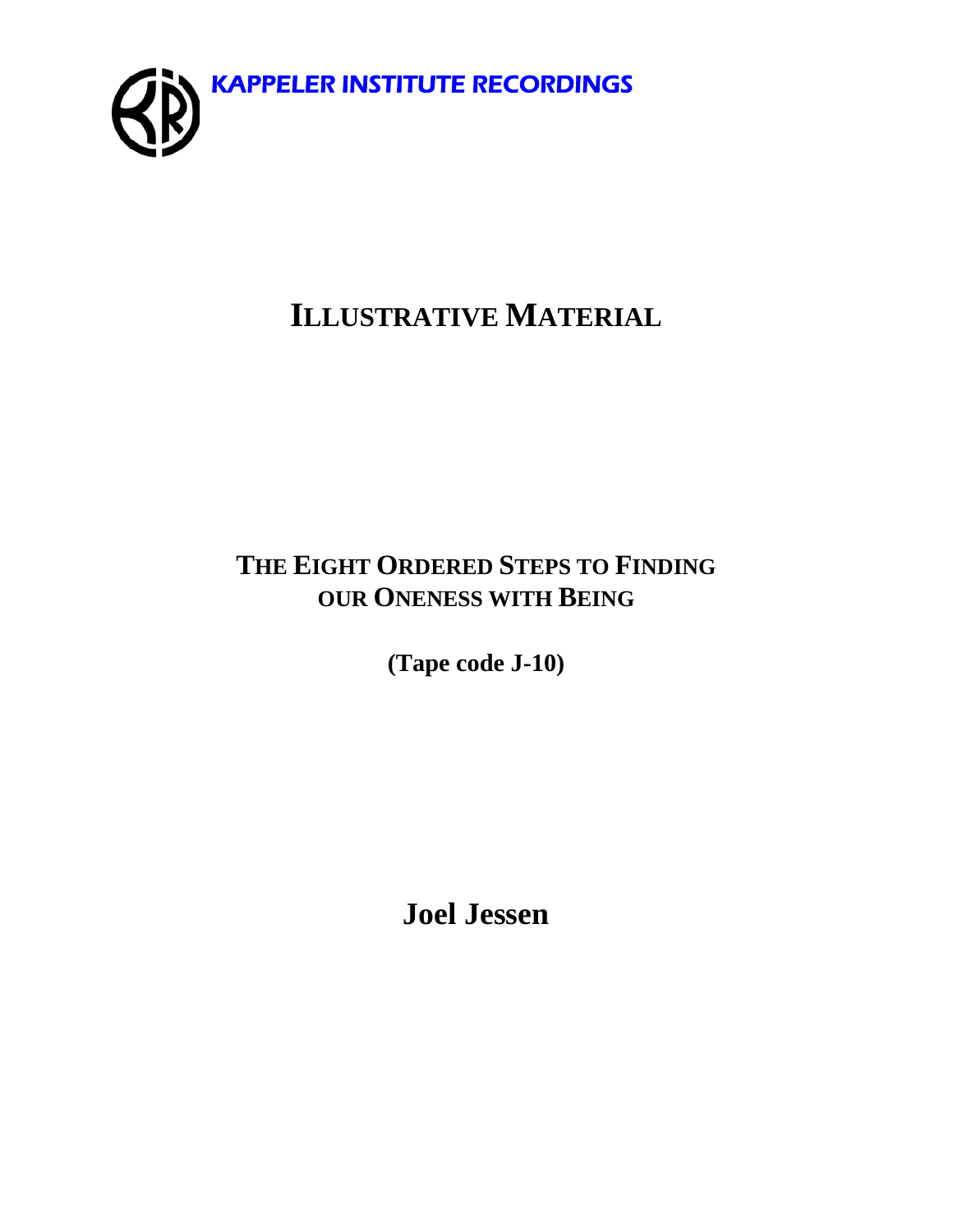**The Eight Ordered Steps to Finding our Oneness with Being, Tape code J-10** 

©1995, ©2009 Kappeler Institute for the Science of Being All rights reserved



Kappeler Institute Publishing P.O. Box 99735 Seattle, WA 98139-0735 Tel: 206 286-1617 • Fax: 206 286-1675 E-mail: mail@kappelerinstitute.org www.kappelerinstitute.org Division of Kappeler Institute for the Science of Being, USA Seattle, WA USA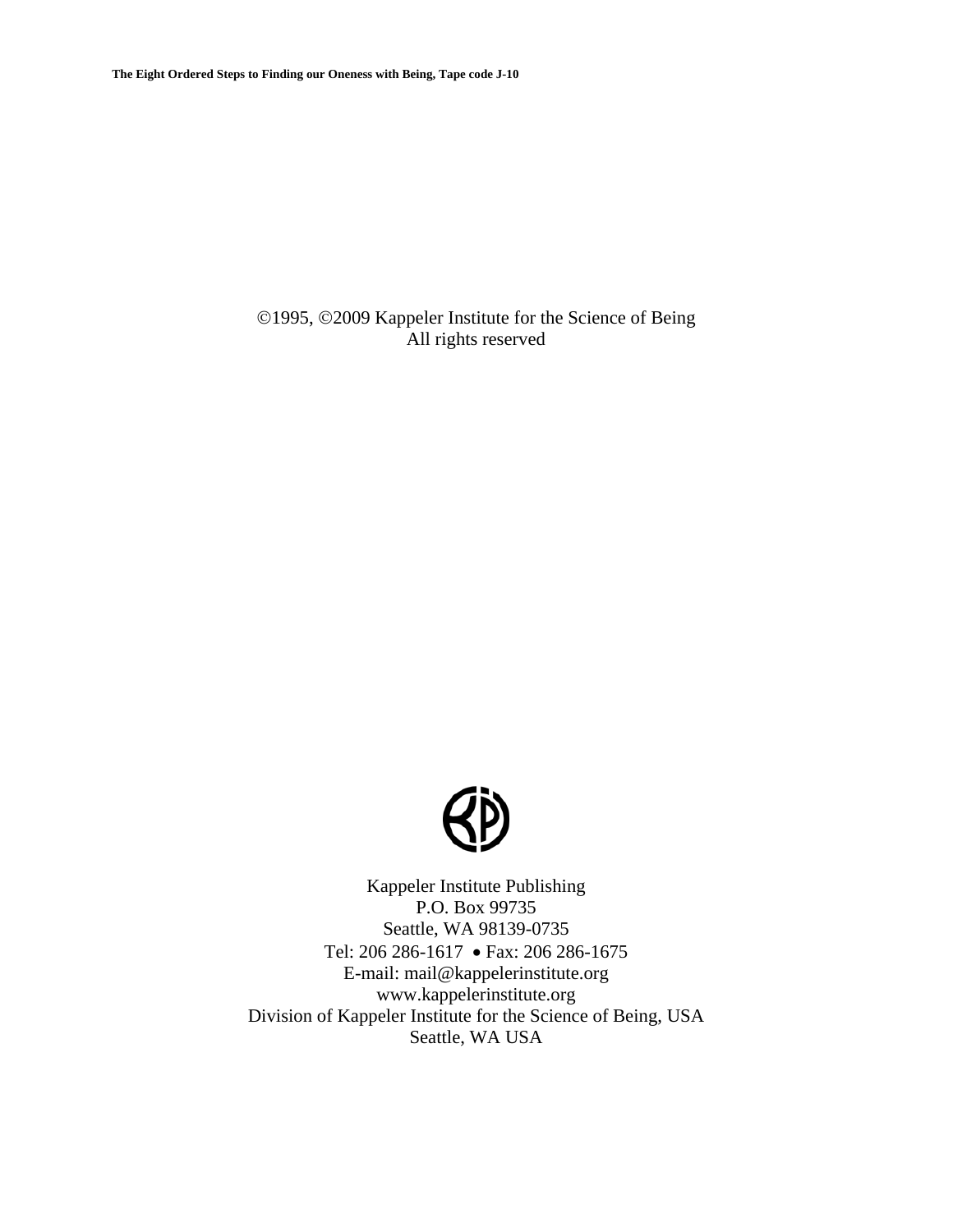### **The Eight Ordered Steps to Finding our Oneness with Being Tape code J-10**

# **Contents**

| $\mathbf{I}$ . |                                                                     |                                               |
|----------------|---------------------------------------------------------------------|-----------------------------------------------|
| П.             |                                                                     | 2                                             |
| III.           |                                                                     | 3                                             |
| IV.            |                                                                     | $4 - 10$                                      |
|                |                                                                     | $\overline{5}$<br>6<br>8<br>$\mathbf Q$<br>10 |
| $V_{\cdot}$    | The Eight Ordered Steps to Finding our Oneness with Being (Diagram) | 11                                            |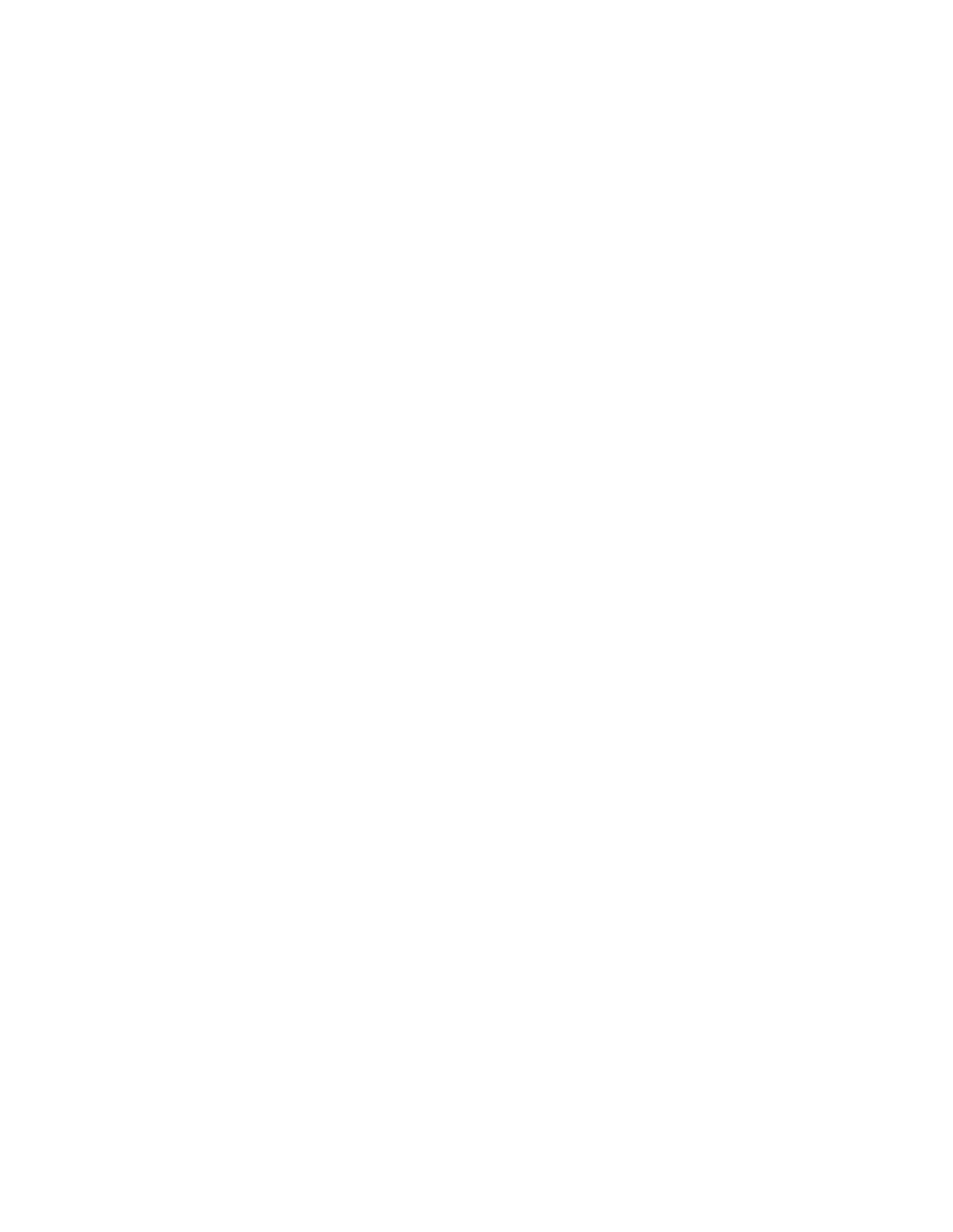### **I. Suggested Study References**

### *References in the Booklets Compendium for the Study of Christian Science #1-10,*  **(Max Kappeler)**

This book provides a research companion for studying the seven synonyms for God — i.e. God's nature, essence, and wholeness as Mind, Spirit, Soul, Principle, Life, Truth, and Love (*S&H* 465:10).

Section No. 1 introduces the study, dealing with such pertinent issues as: Science and religion, belief-faith-understanding, the exact letter and the spirit, and the absolute and relative standpoints.

Nos. 2 and 3 show how the tones of the seven synonyms for God are presented in the Bible through the seven statements in the days of creation, the Commandments, the Beatitudes, and the Lord's Prayer.

Nos. 4-10 present clearly and succinctly the characteristic ideas of each synonym for God, citing numerous explanatory references from the Christian Science textbook, *Science and Health with Key to the Scriptures*, by Mary Baker Eddy.

- No. 1: Introduction
- No. 2: The Seven Days of Creation
- No. 3: The Commandments The Beatitudes The Lord's Prayer
- No. 4: Mind
- No. 5: Spirit
- No. 6: Soul
- No. 7: Principle
- No. 8: Life
- No. 9: Truth
- No. 10: Love

### *The Ordered Approach to the One Being* **(Max Kappeler)**

This booklet is concerned with the questions: (1) What is reality?, and (2) How do we become one with reality?—i.e. the eight-ordered steps to finding our oneness with Being (resolving the "personal I" and its nature into the "I Am" which is God. Booklet: 26 pages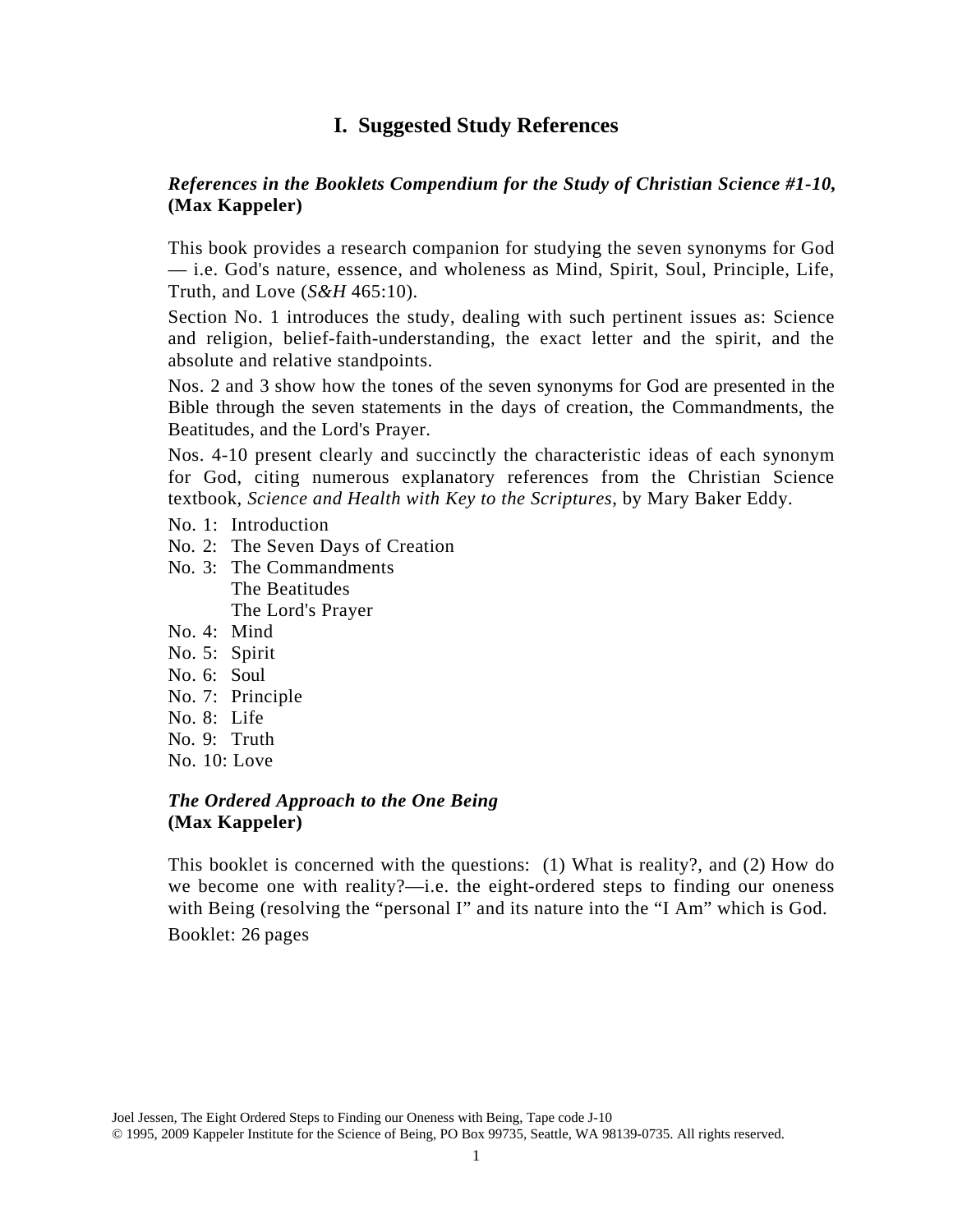# **II. Preparing for Study**

Drilling ourselves in an understanding of the nature of Principle, God, will help prepare us for the revolutionary subject of this class.

- Study and ponder the ideas of Mind, Spirit, Soul, Principle, Life, Truth, and Love:
	- Let these ideas become warm and natural in consciousness.
	- Do not force an intellectual understanding of them.
	- If an awareness of their meaning and tonality does not come easily, spiritually, then it is wise to set the issue aside for the moment.
- Make notes on the meaning and essence of each of the synonyms for God:
	- *Use "the economy of being*"—i.e. do more with less by using the art of epitomization. In this case, with the method of epitomization we reduce a text to the simplicity of the synonymous terms and their specific ideas.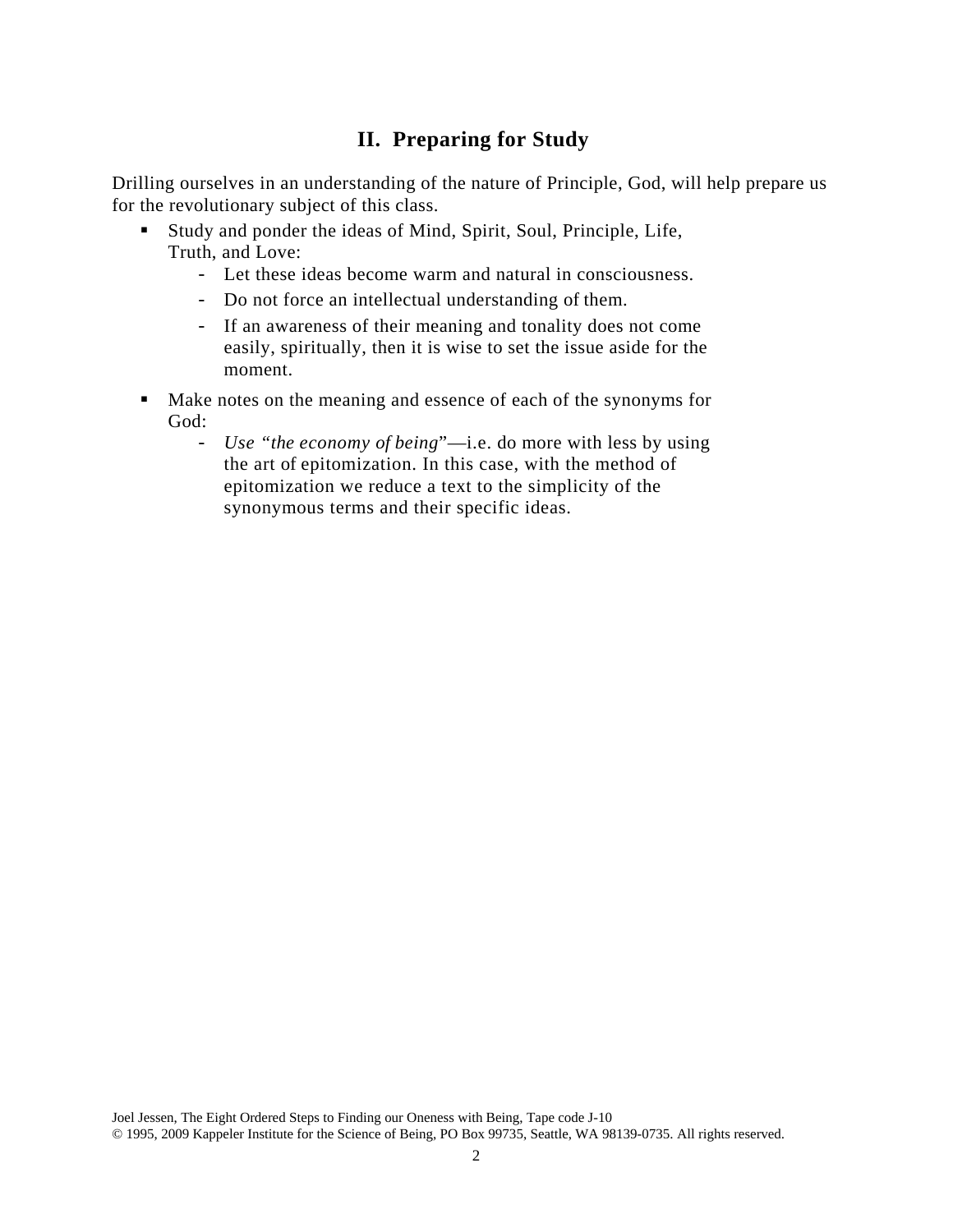## **III. Study Questions: For Preparation**

Based on "Compendiums #*4-10—*MIND, SPIRIT, SOUL, PRINCIPLE, LIFE, TRUTH, LOVE" (Max Kappeler):

- 1. **Concept (idea, divine value)-building**—getting the perfect concept (idea, divine value) clear:
	- What is the spiritual meaning of the ideas (divine values) of each of the seven synonymous terms for God?
	- Makes a list of the ideas that uniquely characterize each of the seven synonyms for God:
		- e.g. MIND creator producer parent Mind etc.
	- Make a list of the fundamental opposite (negative) false claim against the synonym itself:
		- e.g. MIND mortal mind, animal magnetism, many minds SPIRIT duality, matter, evil etc.
	- Can we see how the language of the synonymous terms for God is a timeless language which adapts itself to the age in which we live?
- 2. **Tonality-building**—discerning that all of the ideas (divine values) of a synonym are tightly intra-woven so as to form one overall *tone* of a synonym, including all ideas:
	- **Ponder the ideas together so as to gain the** *tone* of the synonym itself:
		- e.g. MIND: if the ideas of creator, power, law, and influence all characterize Mind, how do these ideas intra-relate? Are they just a list of divine values, or is there a definite spiritual reason why they blend together to make up the tone of Mind?
		- Is it possible to be a creator without being a causative power that creates according to divine law?
- 3. **Consciousness-building**—"pondering" the overall tonality of a synonym melts into a pure consciousness of the synonym—the divinely objective becomes humanly subjective:
	- "Mothering," accepting, cherishing the entire tone of the synonym as consciousness itself.
- 4. **Being-building**—the structure of our consciousness determines the nature of our experience—a consciousness filled with the allness of the synonyms (including their ideas) become our very own being.

Joel Jessen, The Eight Ordered Steps to Finding our Oneness with Being, Tape code J-10 © 1995, 2009 Kappeler Institute for the Science of Being, PO Box 99735, Seattle, WA 98139-0735. All rights reserved.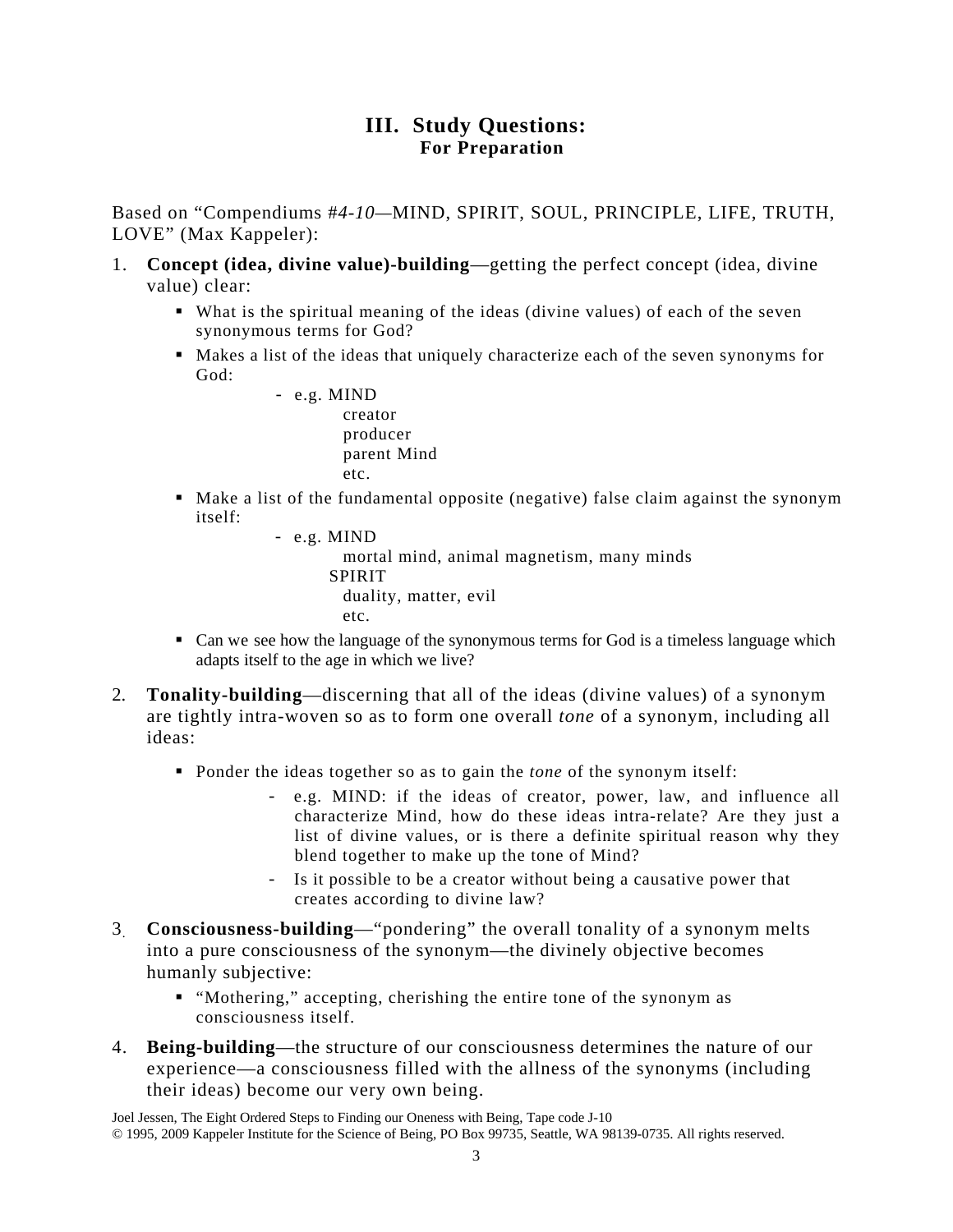### **IV. The Seven Synonymous Terms for God**

### The Ideas of MIND

creator creates, makes produces creative power made all creative impulse producer parent Mind forms shapes, models fashions cause causative First Cause origin, author source first beginning basis power force action movement emanation proceeds from issues flows forth springs from influence ideas image model thoughts

light presents brings to light illumines comprehension illumination vision discovery manifests will to express itself all-knowing knows, comprehends apprehends perceives all-hearing foretells, foresees information transmits intelligence attractive force adhesion, cohesion Mind-force associations of ideas wisdom Mind of Christ

#### Mind-reading

faculties spiritual seeing, hearing, feeling

guidance leads, steers directs

unerring corrects

will volition willingness

#### mandate

law

controls regulates

governs

heals healing power Mind-healing Mind-science

medicine

saves helps

maintains sustains

limitless fetterless unsearchable unfathomable

All-in-all All, all

the one Mind

#### NEGATIVE

mortal mind ignorance, illusions matter erring, carnal, negative mind a mind of one's own

animal magnetism mesmerism, occultism hypnotism, astrology clairvoyance

ignorance halfway knowledge sensuous reason petty intellect

drugs, brain, nerves

Joel Jessen, The Eight Ordered Steps to Finding our Oneness with Being, Tape code J-10 © 1995, 2009 Kappeler Institute for the Science of Being, PO Box 99735, Seattle, WA 98139-0735. All rights reserved.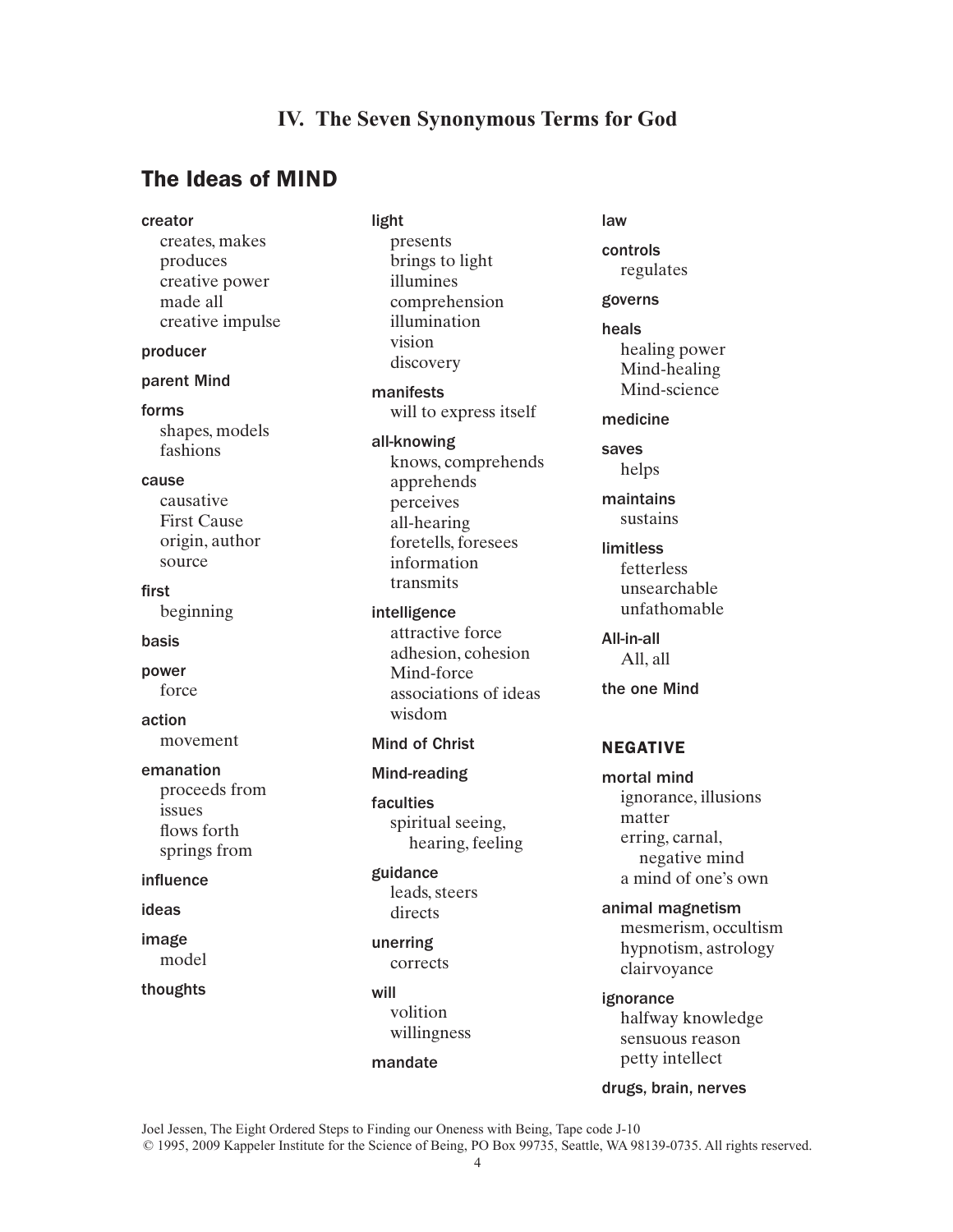## The Ideas of SPIRIT

#### Spirit separates ideas from illusions

dividing line no point of contact never mingles excludes matter

understanding faculty of discernment

#### warfare between the flesh and Spirit

the strength of Spirit uncompromising firmness firm standpoint

leaven—alchemy understanding transforms chemicalization

birth

brings forth scientific obstetrics newness of life

development unfoldment evolution

#### offspring

#### bears fruit

order ordered sequence law of order: like produces like

#### purity

baptism burial

#### worship

focus centered reflection focal point, rhythm diversifying classifying individualizing infinite calculus likeness good substance reality the real actualities positive tangible nature qualities supply spiritual realities the only only one no opposite or other NEGATIVE dualism matter subjective state of mortal mind

flesh belief of life or substance in matter

#### spiritualism

Joel Jessen, The Eight Ordered Steps to Finding our Oneness with Being, Tape code J-10 © 1995, 2009 Kappeler Institute for the Science of Being, PO Box 99735, Seattle, WA 98139-0735. All rights reserved.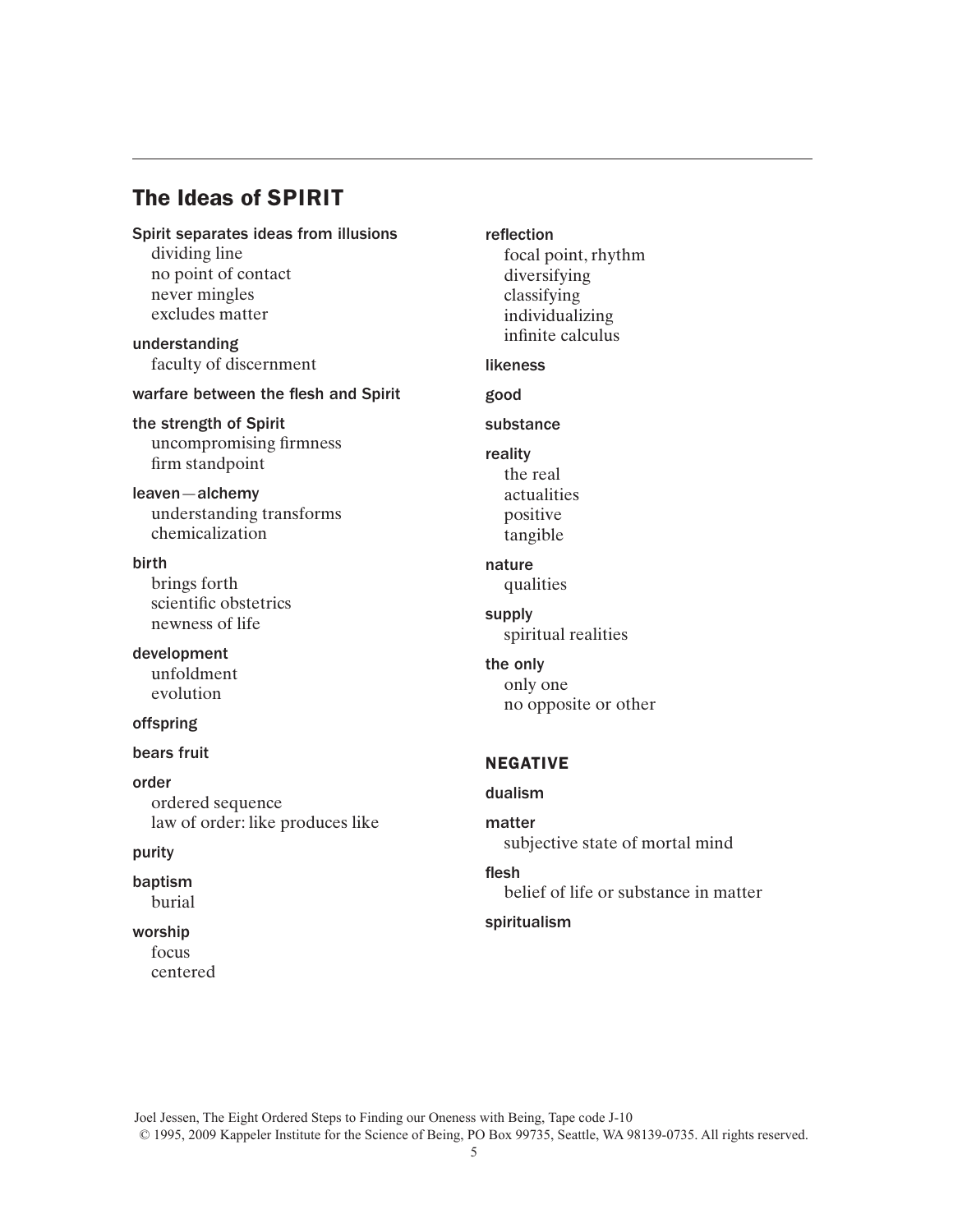### The Ideas of SOUL

from sense to Soul wandering spiritual idea appearing

#### identity

name spiritual identities characteristics coincidence oneness in essence selfhood identity of interests

#### names

defines definite identification

man, the representative the expression of God

spiritual understanding

outside body

never "in" anything

the greater controls the lesser

master

resurrection

spiritual sense Soul-sense constant, steadfast

reverses exchanges, transforms

unchangeable changeless no loss no forgetfulness never injured, intact undisturbed, unimpaired steadfastness regularity constancy immortality

carries the seed within itself reproduces itself kind, gender

capacity within-ness

sinless

immortality

#### freedom

joy, happiness, satisfaction balance rejoices beauty, grace

self-abnegation

rule

#### NEGATIVE

the material senses

body

sin

- sensation
- ecstasy, emotion passion propensities sufferings, sorrows pleasures feelings

counterfeits *per se*

Joel Jessen, The Eight Ordered Steps to Finding our Oneness with Being, Tape code J-10 © 1995, 2009 Kappeler Institute for the Science of Being, PO Box 99735, Seattle, WA 98139-0735. All rights reserved.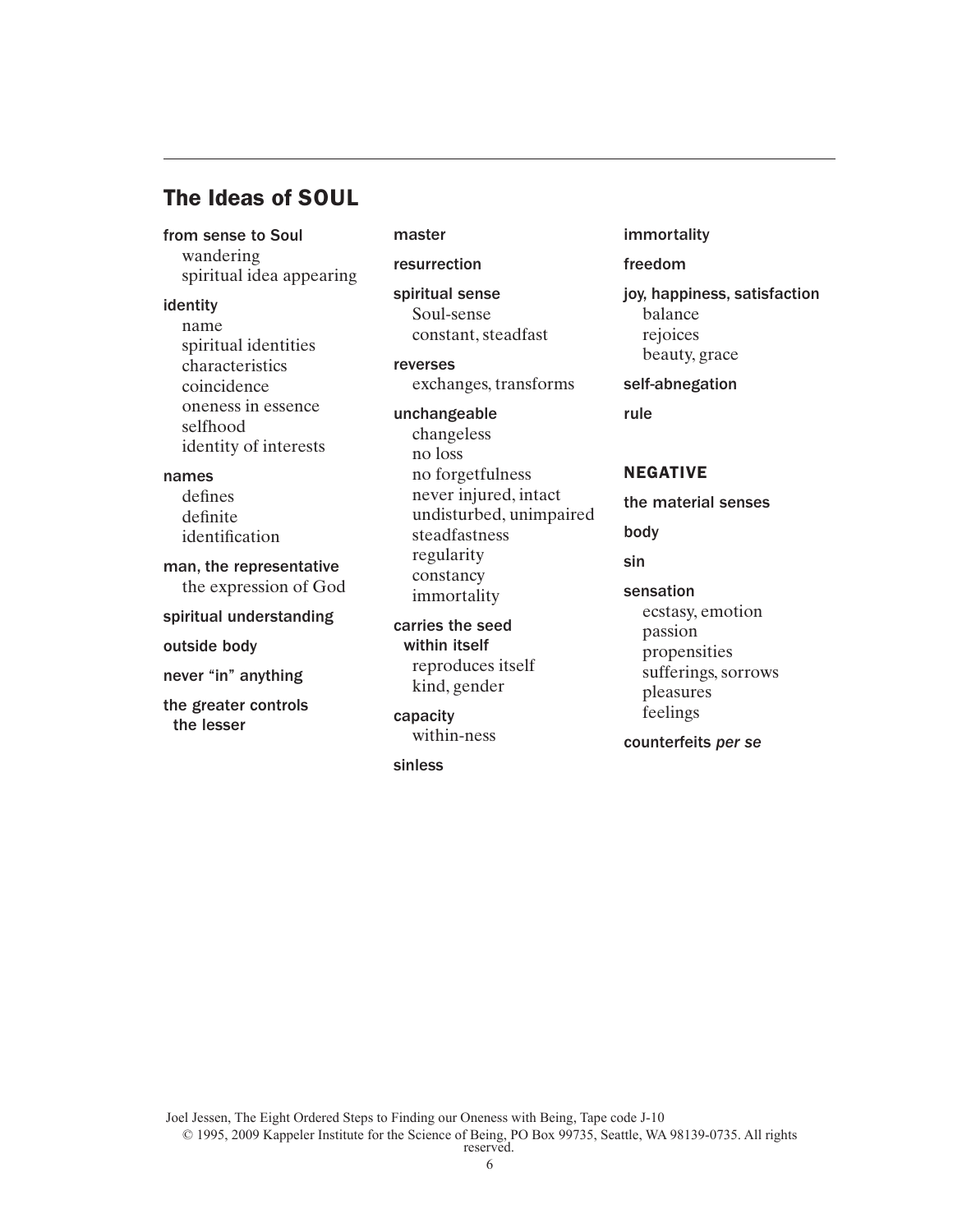# The Ideas of PRINCIPLE

the creative Principle: Mind, Spirit, Soul creative nature

the triune Principle: Life, Truth, Love essence trinity in unity Father, Son, Mother triune Person

the sevenfold Principle wholeness central point Principle of all Supreme Being

all ideas have the same Principle

Principle and its idea

the idea must be seen in its Principle

Principle and its idea is one

relationship

the unity of God atonement / at-one-ment inseparable divine coincidence

universe

harmony

system

government theocracy

absolute immutable, fixed apodictical imperative

never pardons never repents correction

obedience to Principle

demonstrates itself spiritual power operates

proves itself

ever-operative working out all good always at work

interprets itself expounds explains, states

God is the Principle of all sciences solves all problems

#### NEGATIVE

personality, personal sense anthropomorphism

material organization

theories opinions

lack of Principle without Principle hypocrisy dishonesty disloyalty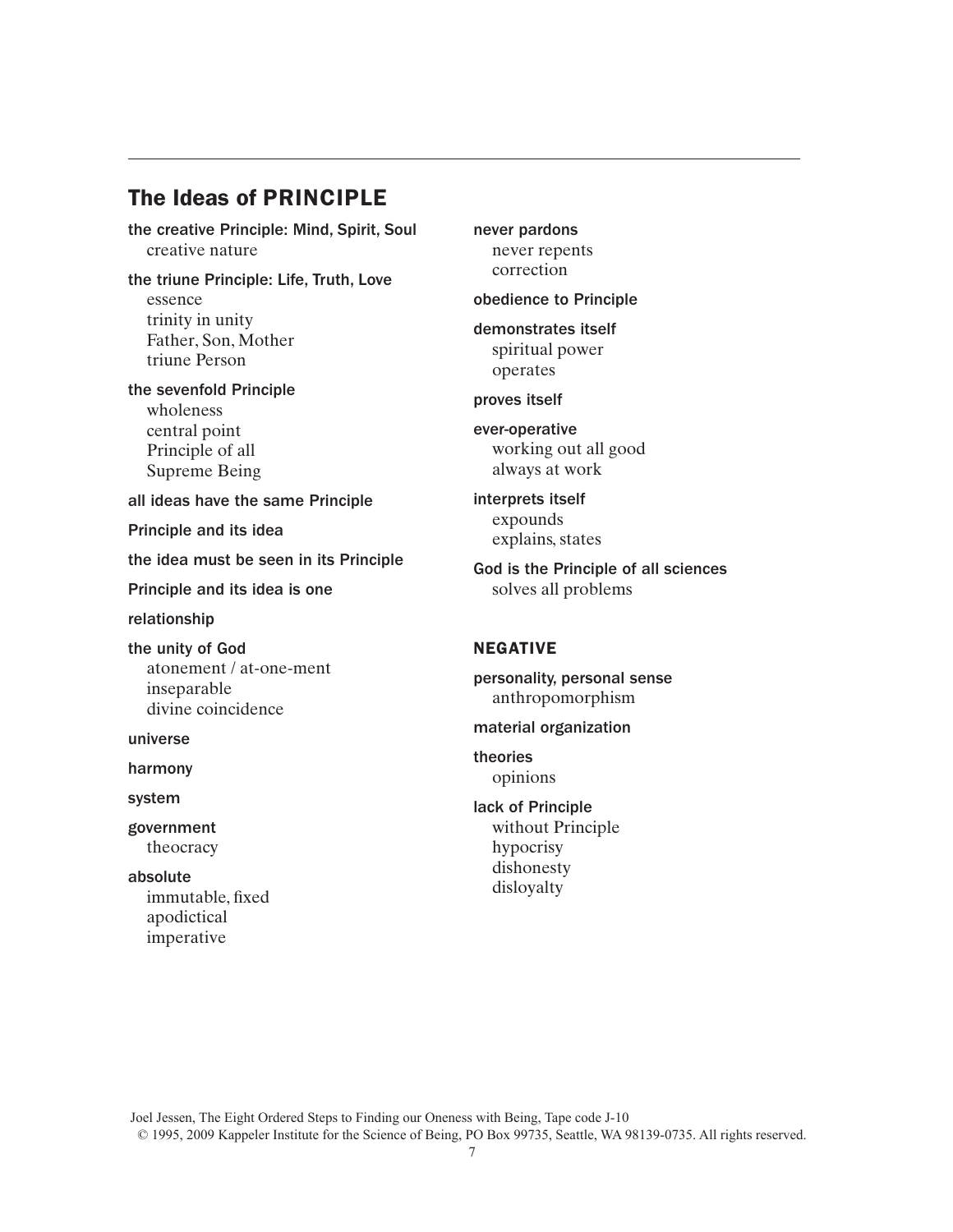# The Ideas of LIFE

Principle–Life Life-principle

Father co-existence

self-sustaining sustainer self-creating self-existent

God is the life of man only one life here and now ever-present

#### to know God is eternal life

exaltation rise in consciousness giving up the mortal concept of existence

#### to love God means Life

#### multiplication

stream of ever-new ideas abundance, supply grace, inspiration newness and spontaneity of life resuscitates regenerates

the way of Life method following the way

#### individuality

existence ever-present present condition of perfection now, now-ness

#### being

eternal now-ness is-ness everlasting newness without beginning, without end spontaneous permanency continuity

indestructible cannot be annihilated or erased

deathless immortality

### NEGATIVE

material life Life is never in nor of matter

organic life organizations, embryonic, mortal life

food, blood, time

death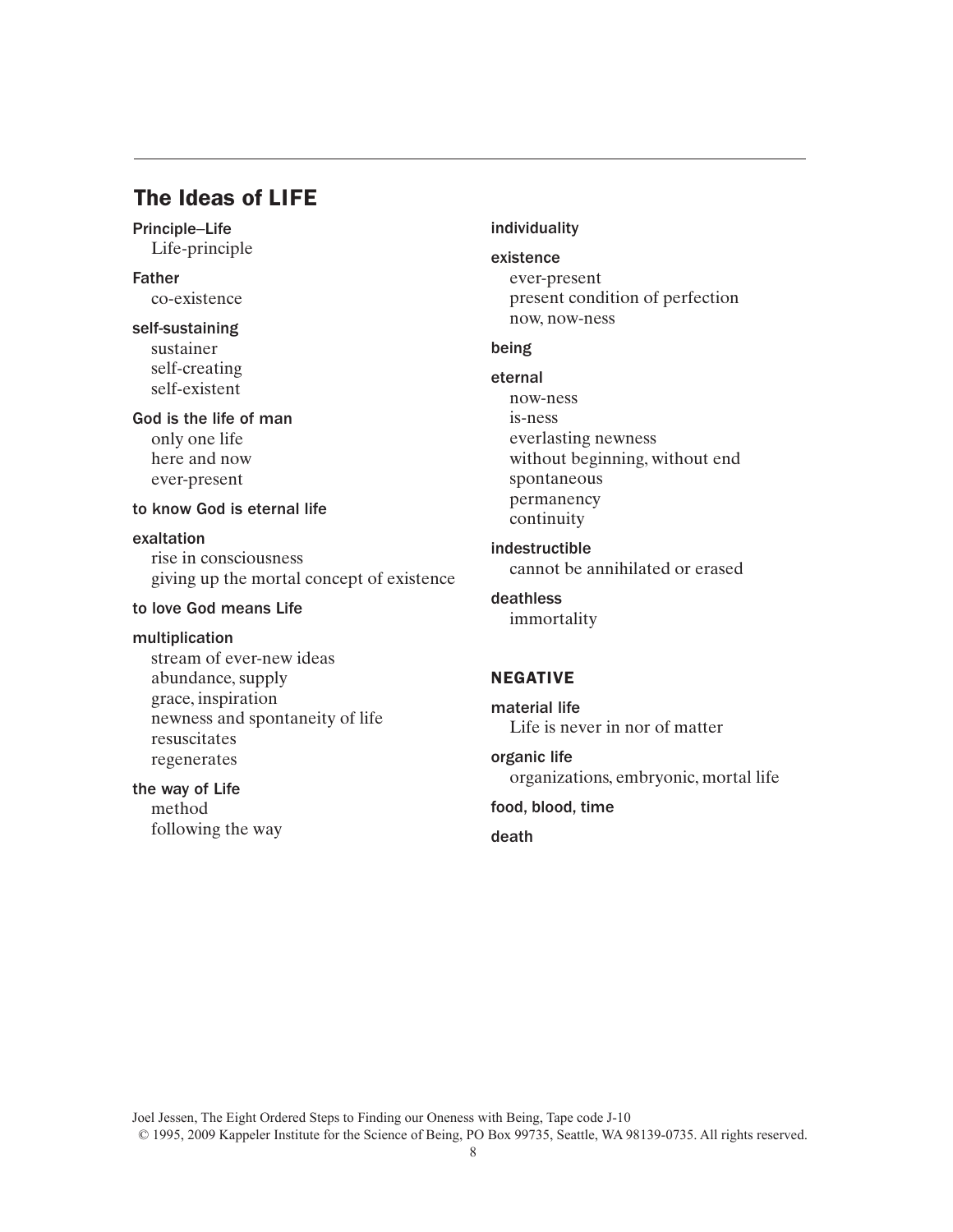## The Ideas of TRUTH

#### **Truth**

actuality of God truthfulness

#### Life—Truth

Truth must be sought motives of truth sincerity and righteousness

the key to harmony state of consciousness

#### claim Truth

claims of Truth accept, affirm Truth adherent of Truth standing for Truth testify, be steadfast denying erroneous concepts

#### trust Truth

unshakable dependable, unswerving rock, cornerstone

### standard

ideal standards standard of ideas

### ideal

#### son

Messiah or Christ child of God heir appropriates inheritance possesses, claims, affirms self-asserting self-claiming self-affirming

### Christ consciousness

man ideal man compound idea generic man male and female qualities individual consciousness of perfection

#### health

form faultless

#### the voice of Truth

revelation reveals itself awakens spirituality

the light of Truth radiance, sunshine of Truth true light unveils and uncovers

#### the utilization of Truth

the seed of Truth

the leaven of Truth chemicalization

the sword of Truth two-edged sword power to prevail energy, potency enforces itself healing power

destroys error dispels, deprives annihilates, removes obliterates, consumes overcomes, conquers vanquishes, trimphs

#### remedy

alterative universal panacea

dominion deliverer

#### NEGATIVE

error contradiction unlikeness opposite of Truth simulation of Truth falsity absence of Truth nothingness

#### lie

falsehood denial of Truth

sickness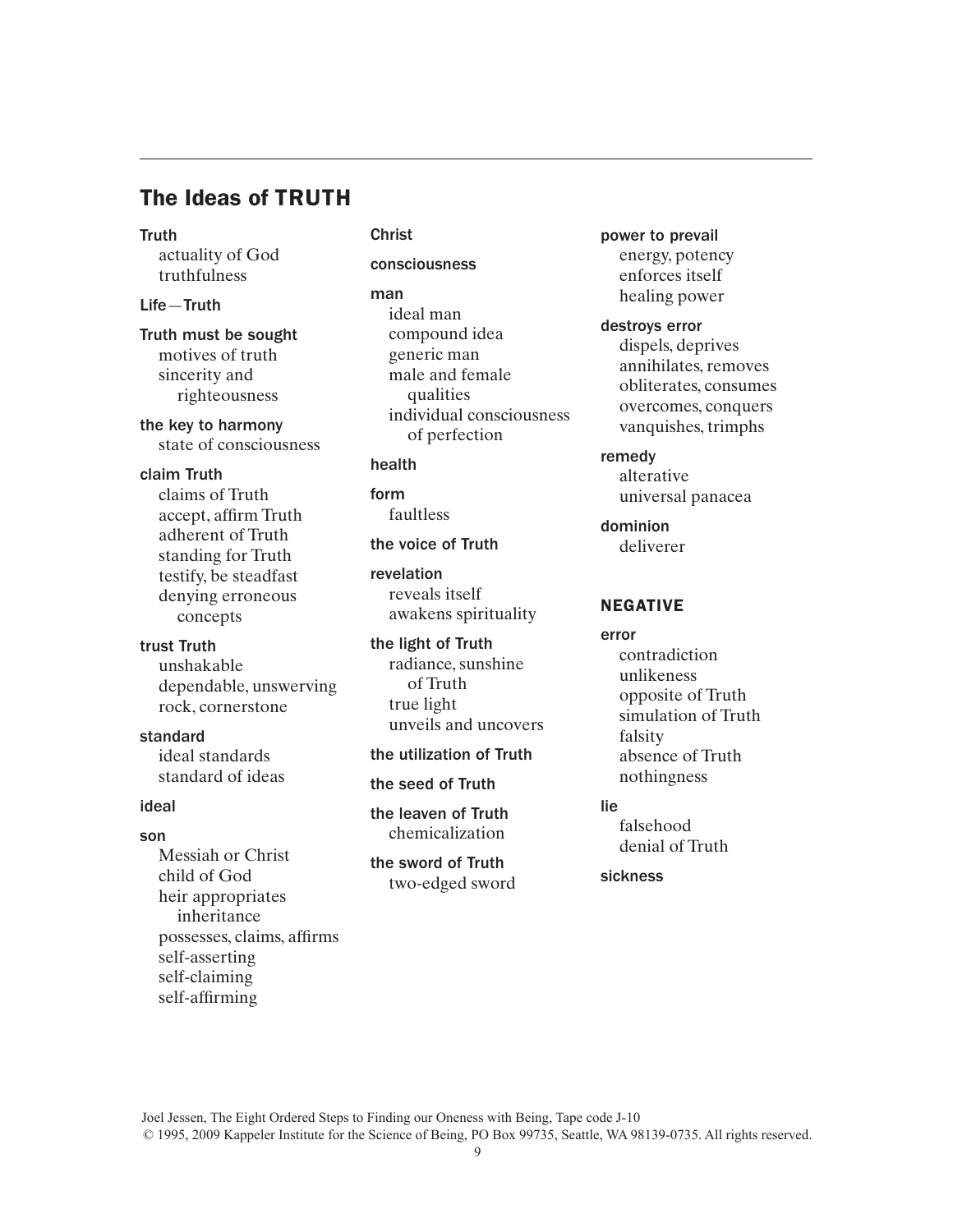### The Ideas of LOVE

God is Love spiritual climax sum total of Deity

Truth-Love love of truth

mother motherhood, mothers

imparts all good

bestows, gives, imparts all inexhaustible gifts makes man a partaker

#### meets human needs

inexhaustible to the fullest extent abundance, profusion complete sufficiency

universal universality impartial omnipresent world-citizen

perfection completeness highest excellence

fulfillment

inseparable union oneness, wedded inner conviction self-sufficiency self-containment united, held in Love perfectibility never deserted accept, receive attraction

brings full compensation fully counterbalances

womanhood divinely feminine ideal woman: Life and Love

ministering Love all-ministering

loveliness loving attitude love of our true self clear intellect plus a loving heart amplitude of pure affection sympathy, devotion goodness, beauty comeliness, grace

chastens forces to accept

blesses all forgives

knows no temptation does not tempt

knows no error universal solvent error is excluded no contest

redemption deliverance miracle of grace

protection

holiness, glory glorification

rest

peace

plan design, purpose collective plan

**Christianity** 

#### NEGATIVE

fear

hate antipathy

enmity

envy, jealosy victimization favoritism vengeance, cruelty malice, treachery curse, damnation partiality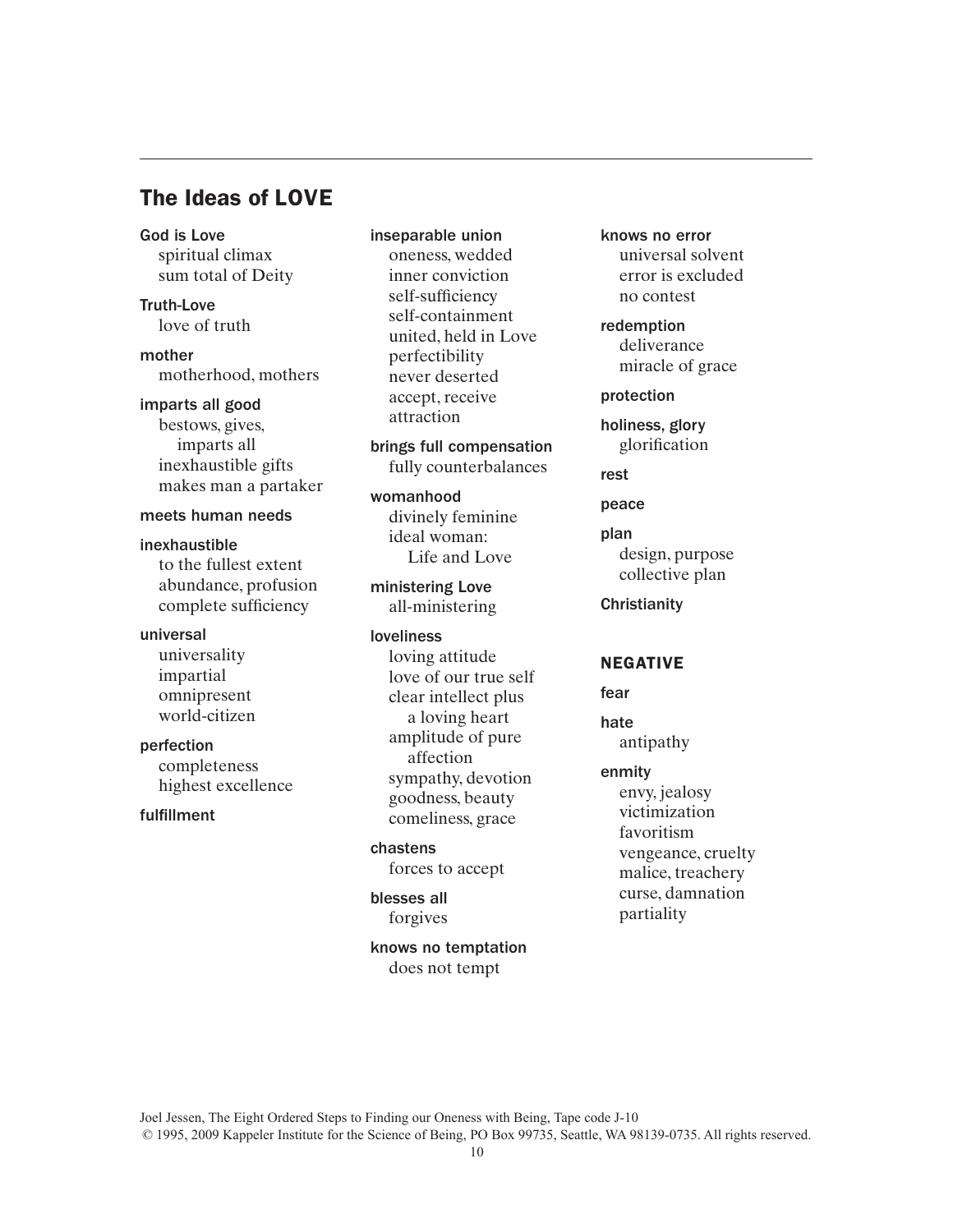### V. The Eight Ordered Steps to Finding Our Oneness with Being Resolving the "personal I" into the "I AM" (From metaphysics to Science)



Adapted from Max Kappeler, "A Study Aid for the Science of Christian Science" (Seattle: Kappeler Institute Publishing USA, 1984), p. 58.

Joel Jessen, The Eight Ordered Steps to Finding our Oneness with Being, Tape code J-10

© 1995, 2009 Kappeler Institute for the Science of Being, PO Box 99735, Seattle, WA 98139-0735. All rights reserved.